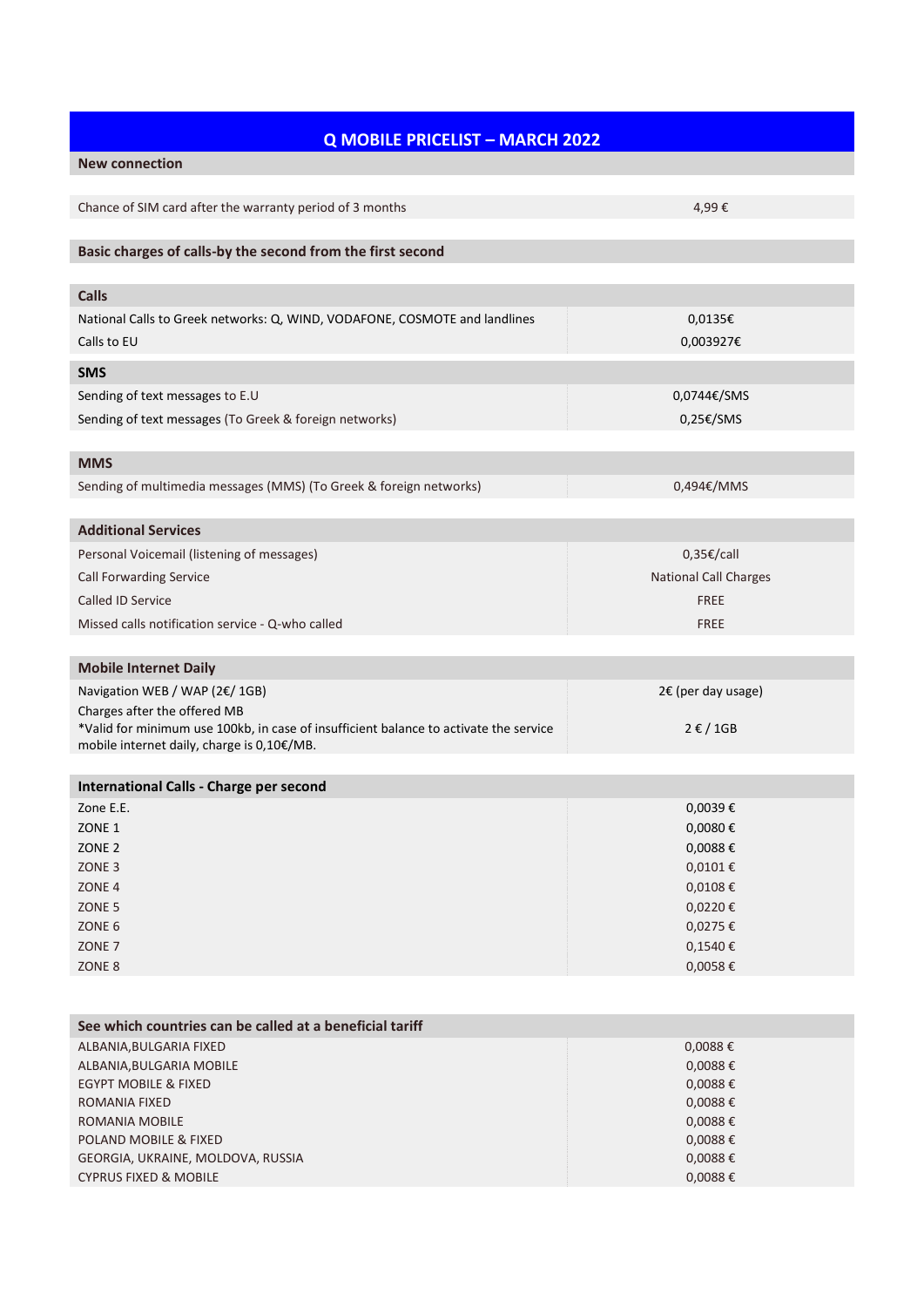| INDIA, CHINA                         | $0,0088 \in$ |
|--------------------------------------|--------------|
| <b>BANGLADESH FIXED &amp; MOBILE</b> | $0,0088 \in$ |
| U.S.A. FIXED & MOBILE                | $0,0088 \in$ |
| <b>ITALY FIXED &amp; MOBILE</b>      | $0,0088 \in$ |
| <b>GERMANY FIXED &amp; MOBILE</b>    | $0,0088 \in$ |

## **Ζώνη Ε.Ε**

AUSTRIA, BELGIUM, BULGARIA, CROATIA, CYPRUS, CZECH REPUBLIC, DENMARK, ESTONIA, FINLAND, FRANCE, GERMANY, HUNGARY, IRELAND, ITALY, LATVIA, LITHUANIA, LUXEMBOURG, MALTA, NETHERLANDS, POLAND, PORTUGAL, ROMANIA, SLOVAKIA, SLOVENIA, SPAIN, SWEDEN, UNITED KINGDOM, CANARY ISLANDS, GIVRALTAR, ICELAND, LIECHTENSTEIN, NORWAY, RENNION, GUADELOUC, FRENCH GURJA, FRENCH MARTIN

#### **Zone 1**

AZORES, ETHIOPIA, IVORY COAST, ALGERIA, ANDORRA, AUSTRALIA, N. MARIANA ISLANDS, GIBRALTAR, GAMBIA, GABON, GHANA,ZAMBIA, U.S.A., UNITED ARAB EMIRATES, US VIRGIN ISLANDS, JAPAN, INDIA, JORDAN, IRAQ, IRAN, CAMEROON, CANADA, CENTRAL AFRICAN REPUBLIC, KENYA, CHINA, KYRGYZSTAN, CONGO, LEBANON, LIBYA, MADAGASCAR, MALAYSIA, MALAWI, MOROCCO, MONACO, BANGLADESH, BAHRAIN, NEPAL, COCOS (KEELING) ISLAND, NIGERIA, SOUTH AFRICA, PAKISTAN, SAN MARINO, SENEGAL, SINGAPORE, SUDAN, SRI LANKA, THAILAND, PHILIPPINES, ZIMBABWE, INDONESIA, ISRAEL, FAROE ISLANDS, CHATMAN ISLANDS, CHRISTMAS ISLAND, PALESTINE, PUERTO RICO, SAUDI ARABIA, SYRIA, TURKEY, TUNISIA, HONG KONG,

#### **Zone 2**

ANTIGUA - BARBUDA, COSTA RICA, CAYMAN ISLANDS, SOUTH KOREA, ZAIRE

### **Zone 3**

ANGOLA, ARUBA, AFGHANISTAN, VENEZUELA, BRAZIL, FRENCH POLYNESIA, GRENADA, DOMINICA, QATAR, LESOTHO, MARTINIQUE, MAURITANIA, MEXICO, MONGOLIA, MONTSERRAT, NICARAGUA, OMAN, PERU, TANZANIA, GUATEMALA, UGANDA, TAIWAN, SWITZERLAND

#### **Zone 4**

HAITI, ARGENTINA, BERMUDA, BOLIVIA, EL SALVADOR, COLOMBIA, MACAU, MOZAMBIQUE, BURUNDI, NAMIBIA, NETHERLANDS ANTILLES, CAPE VERDE, SOMALIA, YEMEN, DOMINICAN REPUBLIC, BARBADOS, BELIZE, BOTSWANA, NEW ZEALAND, HONDURAS, PARAGUAY, SWAZILAND, CHAD

#### **Zone 5**

SANTA LUCIA, MAURITIUS, AMERICAN SAMOA, ANGUILLA, GUINEA, EQUADOR, ERITREA, KUWAIT, MALI, MICRONESIA, BAHAMAS, BURKINA FASO, FALKLAND ISLANDS, NIGER, PANAMA, REUNION, RWANDA, SAINT PIER, TAJIKISTAN, DJIBOUTI, TONGA, TURKMENISTAN, TRINIDAD - TOBAGO, FIJI, CHILE, GREENLAND, URUGUAY, SEYCHELLES, JAMAICA, TOGO

#### **Zone 6**

VIETNAM, NORTH KOREA, BRITISH VIRGIN ISLES, FRENCH GUIANA, GUAM, GUIANA, WESTERN SAMOA, EQUATORIAL GUINEA, CAMBODIA, KIRIBATI, LAOS, LIBERIA, MALDIVES, BENIN, BRUNEI, NEW CALEDONIA, TURKS - CAICOS ISLANDS, SAINT KITTS - NEVIS, SIERRA LEONE, BHUTAN, MYANMAR, MARSHALL ISLANDS, ST. VINCENT, SURINAME

## **Zone 7**

EAST TIMOR, VANUATU, GLOBAL SAT, GLOBAL SAT - Thuraya, EMSAT, EURO SAT, INMARSAT B, INMARSAT B HSD, INMARSAT M4 ISDN, FLEET 77/55, INMARSAT Mini M, M4 VOICE, FLEET 77/55 VOICE, INMARSAT EASTERN ATLANTIC AERO, INMARSAT EASTERN ATLANTIC B, INMARSAT EASTERN ATLANTIC B HSD, INMARSAT EASTERN ATLANTIC M, INMARSAT EASTERN ATLANTIC M4 ISDN, FLEET 77/55, INMARSAT WESTERN ATLANTIC A Voice, INMARSAT WESTERN ATLANTIC AERO, INMARSAT WESTERN ATLANTIC B, INMARSAT WESTERN ATLANTIC B HSD, INMARSAT WESTERN ATLANTIC M, INMARSAT WESTERN ATLANTIC M4 ISDN, FLEET 77/55, INMARSAT WESTERN ATLANTIC Mini M, M4 VOICE, FLEET 77/55 VOICE, INMARSAT PACIFIC OCEAN A VOICE, INMARSAT PACIFIC OCEAN B, INMARSAT PACIFIC OCEAN B HSD, INMARSAT PACIFIC OCEAN M, INMARSAT PACIFIC OCEAN M4 ISDN, FLEET 77/55, INMARSAT PACIFIC OCEAN Mini-M, M4 VOICE, FLEET 77/55 VOICE, INMARSAT INDIAN OCEAN AERO, INMARSAT INDIAN OCEAN B, INMARSAT INDIAN OCEAN B HSD, INMARSAT INDIAN OCEAN M, INMARSAT INDIAN OCEAN M4 ISDN, FLEET 77/55, IRIDIUM 8816, IRIDIUM 8817, GUANTANAMO BAY, CUBA, NAURU, MIDWAY ISLANDS, NORFOLK ISLANDS, WAKE ISLAND, PALAU, ANTARCTIC REGIONS, INMARSAT M, GLOBAL SAT - GNS, INMARSAT EASTERN ATLANTIC A VOICE, INMARSAT EASTERN ATLANTIC Mini-M, M4 VOICE, FLEET 77/55 VOICE, INMARSAT PACIFIC OCEAN AERO, INMARSAT INDIAN OCEAN A VOICE, INMARSAT INDIAN OCEAN Mini M, M4 VOICE, FLEET 77/55 VOICE

#### **Zone 8**

AZERBAIJAN, ARMENIA, BOSNIA - HERZEGOVINA, KOSOVO-MOBILE, LATVIA, UZBEKISTAN, KOSOVO, NORTH MAKEDONIA

#### **Q Special International Pack**

Q charges are valid, with the exception of the following destinations:

| <b>Destination</b> | Mobile/ fixed network | Consumption |
|--------------------|-----------------------|-------------|
| Algeria            | €0.5500               | $1+1'$      |
| Afghanistan        | €0.2000               | $1+1'$      |
| Bangladesh         | €0.0400               | $1+1'$      |
| China              | €0.0167               | $1+1'$      |
| Congo              | €0.5000               | $3+1'$      |
| Egypt              | €0.0714               | $3'+1'$     |
| Ethiopia           | €0.2222               | $1+1'$      |
| Georgia            | €0.2500               | $3'+1'$     |
| Ghana              | €0.2222               | $1+1'$      |
| India              | €0.0200               | $1+1'$      |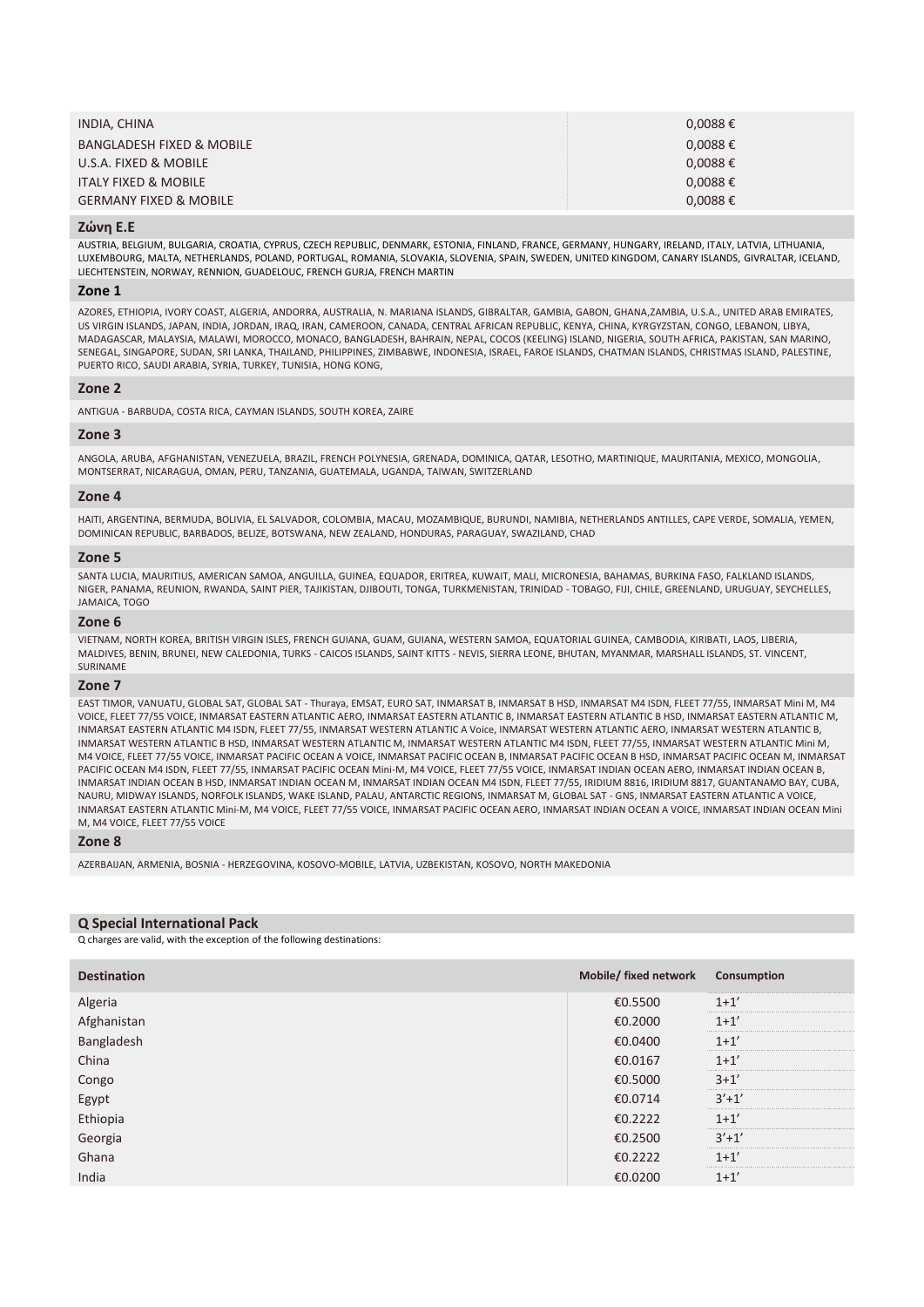| Indonesia    | €0.0833  | $3'+1'$ |
|--------------|----------|---------|
| Iran         | €0.0833  | $1+1'$  |
| Iraq         | €0.1667  | $1+1'$  |
| Ivory Coast  | €0.5000  | $3'+1'$ |
| Kenya        | €0.2000  | $1+1'$  |
| Libya        | €0.2500  | $1+1'$  |
| Malaysia     | €0.0500  | $1+1'$  |
| Morocco      | €0.3333  | $1+1'$  |
| Nigeria      | €0.0714  | $1+1'$  |
| Philippines  | €0.0833  | $3'+1'$ |
| Pakistan     | €0.0667  | $1'+1'$ |
| Russia       | €0.1100  | $3'+1'$ |
| Senegal      | €0.2500  | $3'+1'$ |
| Sierra Leone | €0.5000  | $1'+1'$ |
| Singapore    | €0.0333€ | $1'+1'$ |
| Somalia      | €0.3333  | $3'+1'$ |
| South Africa | €0.1250  | $3'+1'$ |
| Sri Lanka    | €0.1000  | $1'+1'$ |
| Sudan        | €0.1429  | $1'+1'$ |
| South Sudan  | €0.2500  | $1'+1'$ |
| Syria        | €0.1250  | $1'+1'$ |
| Tunisia      | €0.3333  | $3'+1'$ |
| Zimbabwe     | €0.4000  | $1+1'$  |

## **General Services**

| 13800 - WIND Customer Support Team                                    | 0,25€/call                                                                                    |
|-----------------------------------------------------------------------|-----------------------------------------------------------------------------------------------|
| 1227 - CUSTOMER INFORMATION SERVICE                                   | FREE                                                                                          |
| 1221 - Q Card CONNECTION ACTIVATION                                   | FREE                                                                                          |
| 1223 - TOP-UP OF Q Card AIRTIME by calling or by sending an empty SMS | <b>FREE</b>                                                                                   |
| 1229 - TOP-UP A THIRD PARTY'S Q Card                                  | <b>FREE</b>                                                                                   |
| 1224 - Q Card CHANGE OF LANGUAGE                                      | $0,0044 \in$                                                                                  |
| 1225 - TOP-UP OF Q Card AIRTIME by calling or by sending an empty SMS | <b>FREE</b>                                                                                   |
| 1226 - EMERGENCY HOTLINE - Helpline Q                                 | <b>FREE</b><br>Service carries a charge of €0.10, which is subtracted upon the next<br>top-up |
| 1126 - EMERGENCY MESSAGE - SMS Helpline Q Card                        | <b>FREE</b><br>Service carries a charge of €0.10, which is subtracted upon the next<br>top-up |
| 1326 - HELP RESPONSE MESSAGE                                          | FREE<br>Credit of €0.50 airtime                                                               |
| 11818 - TELEPHONE DIRECTORY AND CALL CONNECTION SERVICE               | <b>FREE</b>                                                                                   |
|                                                                       | The charge is $£1,38/minute$ , in increments of 1 minute                                      |

**Q STAR** with Roll over in minutes to Greece and selected international destinations and Mbs

Q STAR: 200' per 1'' to Greece, EU,USA, Canada, Australia + 500 MB with 30 days validity at 8,5€

Q STAR BIG: 350' per 1'' to Greece, EU,USA, Canada, Australia + 1GB with 30 days validity at 12€

Q STAR HUGE: 500' per 1'' to Greece, EU,USA, Canada, Australia + 1,5GB with 30 days validity at 17,5€

## **Q STAR AUTO**

Q STAR AUTO: 200' per 1'' to Greece, EU,USA, Canada, Australia + 750MB (500ΜΒ & 250MB auto activation bonus ) with 30 days validity at 8,5€

Q STAR BIG AUTO: 350' per 1'' to Greece, EU,USA, Canada, Australia + 1,25GB (1GB & 250MB auto activation bonus ) with 30 days validity at 12€

Q STAR HUGE AUTO: 500' per 1'' to Greece, EU,USA, Canada, Australia + 1750MB (1500ΜΒ & 250MB auto activation bonus) with 30 days validity at 17,5€

## **DATA BUNDLES**